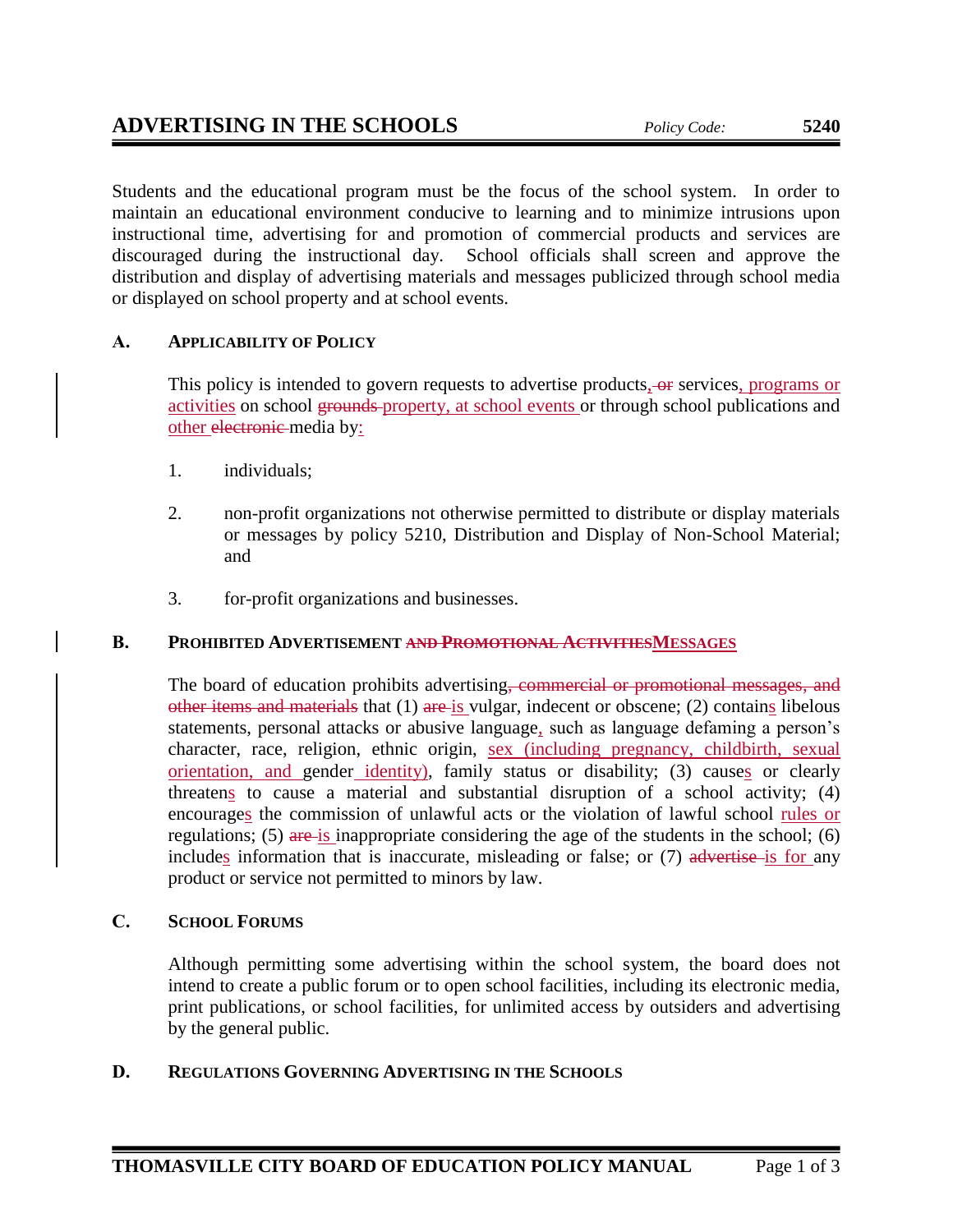The superintendent shall develop regulations governing advertising in the schools subject to sSection B above and in accordance with the following guidelines.

- 2. Advertising is permitted in school publications such as yearbooks, school newspapers, newsletters, and event programs. School officials may permit the publication of commercial advertisements for a reasonable fee or an in-kind contribution that advertises or promotes an outside organization's products, programs or services.
- 4.1. School officials may allow for sell, for a reasonable fee or an in-kind contribution, commercial advertisement space on stadium, athletic and/or gymnasium billboards, banners, or signage or in school publications, such as yearbooks, school newspapers, newsletters and event programs. Such space may be sold, for a reasonable fee or an in-kind contribution, to for advertisements or promotions of an outside organizations's or individuals for the purpose of advertising their products, services, programs or activities.
- 5.2. School officials may permit boards, displays or banners that acknowledge donations to or sponsors of a school or the school system.
- 6.3. School officials shall prohibit advertising through the school system employee and student e-mail system and the school system website.
- $7.4.$  Advertising in school publications, or other in school media, in school facilities and on school property will be limited to an advertiser's (a) name, brand name, and/or trade name; (b) logo; (c) location or place of business and contact information; (d) slogans that identify the advertiser but do not promote it; and (e) products, services, programs or services activities in a value-neutral description.
- 8.5. School officials have discretion to determine whether to use commercially sponsored materials or materials containing commercial advertising in school instructional programs and activities.
- 10. Collection of student data for marketing purposes is governed by section B of policy 4720, Surveys of Students.
- 12.6. School officials may accept donations of equipment and supplies that contain advertising messages. However, such donations must comply with the requirements of policy 8220, Gifts and Bequests.

### **E. PROTECTION OF STUDENT PRIVACY**

Collection of student data by the school system for marketing purposes is governed by Section C of policy 4720, Surveys of Students.

Neither the school system nor the school administrators at any school will No school